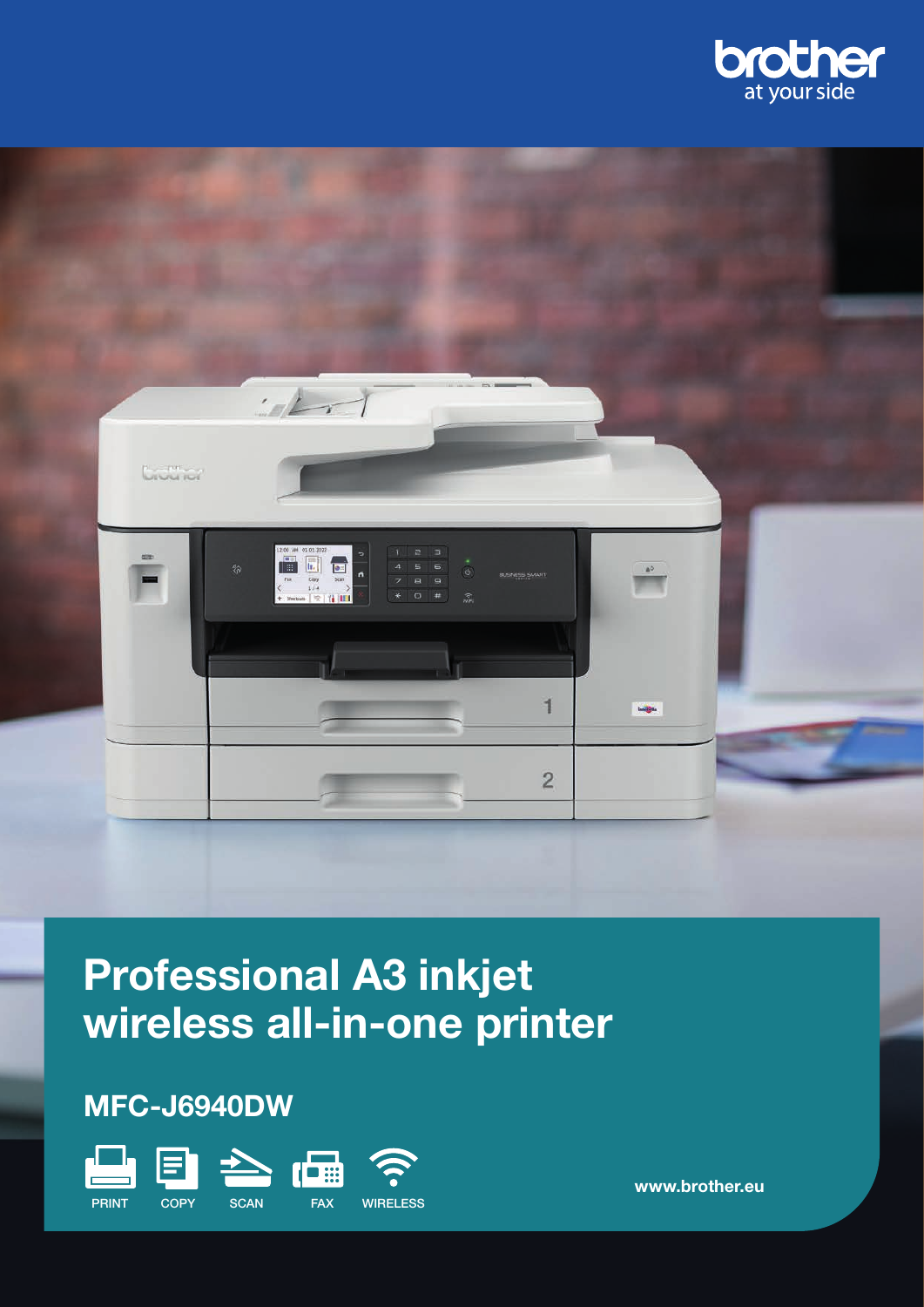# Versatile, cost-effective and connected A3/A4 print, scan & copy

The professional A3/A4 MFC-J6940DW all-in-one printer is built to last, meeting the needs of demanding small offices and business workgroups. A3 option enables you to produce a variety of A3, as well as A4 colour documents, without any hassle, while experiencing high quality prints, fast print speeds and low running costs. This all-in-one device offers print, copy, scan and fax functionality.

Print from your workstation, in a meeting room, or from your mobile device with wireless connectivity. Near Field Communication allows you to tap and print directly from your mobile device.

# MFC-J6940DW



- Key features: Up to 28ipm print speed<sup>9</sup>
	- Automatic 2-sided A3 print, scan, copy and fax
	- 8.8cm colour touchscreen
	- Wired and wireless connectivity
	- 2 x 250 sheet paper trays<sup>2</sup>
	- 100 sheet multi-purpose tray<sup>2</sup>
	- 50 sheet 2-sided A3 Automatic Document Feeder (ADF)<sup>2</sup>
	- NFC (Near-Field Communication) mobile print
	- Optional high-yield inks: BK 3000 pages and C/M/Y 1500 pages<sup>1</sup>

# Professional versatile A3 printing2

This professional A3 printer offers you the capabilities to not only print in A4, but to also print your reports, presentations, marketing materials or training documents in A3, enabling you to expand your opportunities.

Enclosed paper trays will also hold up to 500 A3 sheets. Using the 50 Sheet Automatic Document Feeder, you can leave your multi-page document to scan, while you focus on other tasks. On top of this with a large 8.8cm easy to navigate LCD colour touchscreen, you're sure to work faster and better.

# Ultra-fast, durable, precision printing

Through years of meticulous engineering design, our patented MAXIDRIVE print chip redefines printing technology. Ink droplets are ejected into 40 micrometer thick film generating pressure that travels through 1680 individual chambers across a single print chip, delivering ultra-fast, durable, precision printing.

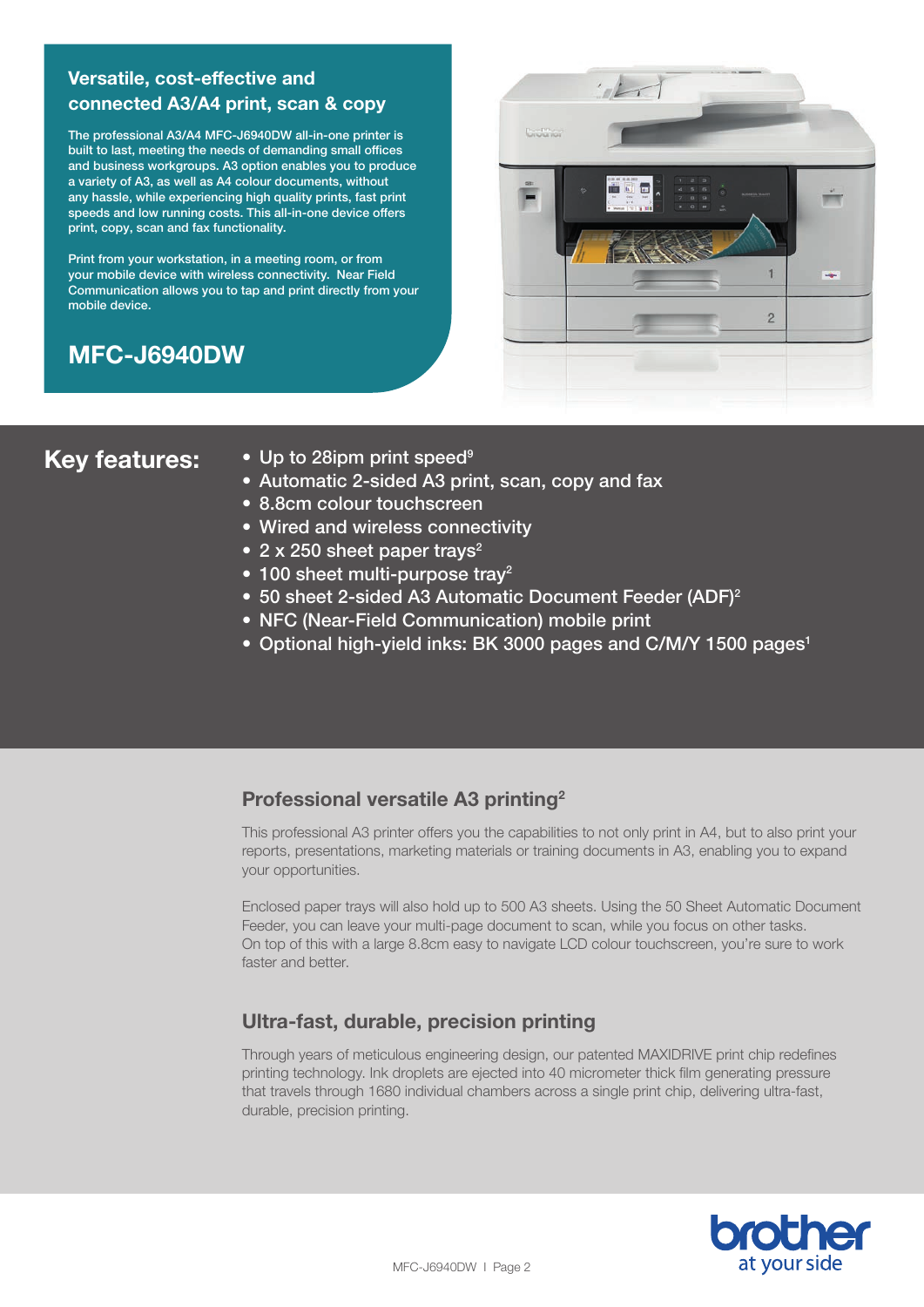# When quality and performance work together

Our most advanced colour printing technology is guaranteed to make the right impression when it counts, with vibrant, professional colour prints and accurate digital documents. The robust design and long-life components provides confidence your device keeps on performing without interruption.

# Print from anywhere, any time

Thanks to the remote print function on the Brother Mobile Connect app, you can send prints jobs from anywhere – allowing you to get on with the rest of your day. You can even set up notifications that'll let you know when the job is completed.



# Brother Mobile Connect

Mobile Connect is the app that let's you personalise your frequently used printer functions unlocking a revolutionary way of printing. As well as sending a print job from anywhere, there is whole host of useful scan features – scan data directly to your mobile device or check your scan history for files. If you're worried about running out of supplies simply check ink levels and order replenishment supplies direct to your door.



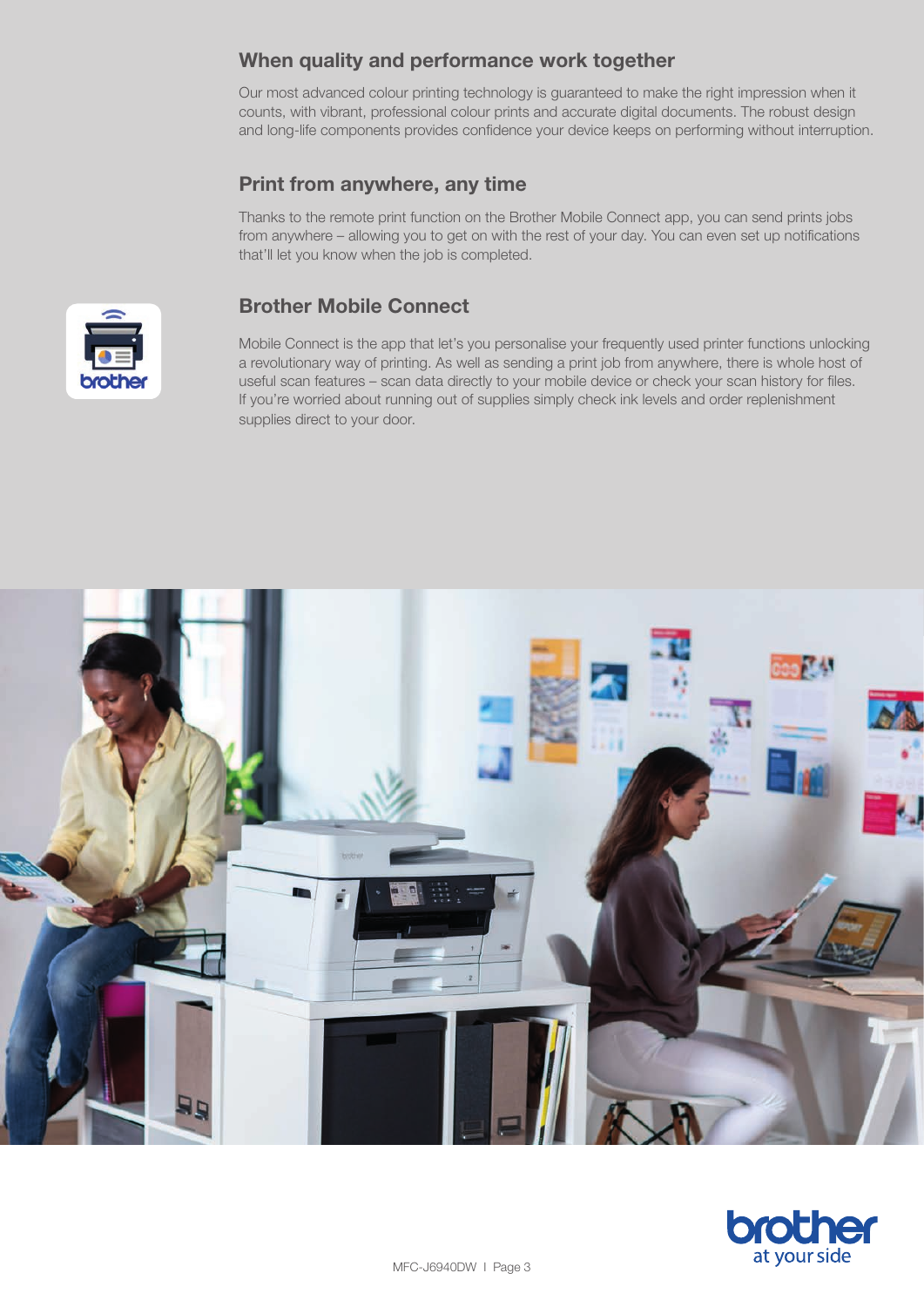General Technology Inkjet

> **Memory** 256MB

Control panel 8.8cm Colour Touchscreen LCD Local Interface Hi-Speed USB 2.0

Wired Network Fast Ethernet

Wireless Network 2.4GHz and 5GHz Support

Mobile Print Print from your mobile devices to your Brother printer

**Print Print Speed (A4)<sup>9</sup>** 1-Sided: 28ipm Mono and Colour 2-Sided: 21ipm Mono and Colour

> Print (A3) 1-Sided: Yes 2-Sided: Yes

FPOT (First Print Out Time)<sup>10</sup> 4.6 Seconds Colour and 4.4 Seconds Mono

Quiet Mode A mode to reduce the printing noise

Resolution Up to 1200 x 4800dpi (Horizontal and Vertical)

### **Printer Functions** N-up Printing<sup>3</sup>

Reduce up to 2, 4, 9 or 16 pages into just one page

Poster Printing4 Enlarge a single page into a poster using 4 or 9 pages

#### Watermark Printing4

Watermark your documents with predefined text or with your own user-defined messages

#### ID Printing4

Add identification to your printed documents (date and time, short custom message or PC username)

Booklet Printing4 Print documents in A5 booklet format using automatic or manual 2-sided print

#### Print Profiles<sup>3</sup>

Store your favourite driver settings as profiles to easily recall them

#### Printer Driver Windows

Windows 10 (32 and 64 bit editions) Windows 8 (32 and 64 bit editions) Windows 7 (32 and 64 bit editions) Windows Server 2019, 2016, 2012, 2012R2 and 2008R2 Windows Server 2008 (32 and 64 bit editions)

macOS 10.14.6/10.15.x/11

Linux CUPS, LPD/LPRng (i686 and x86\_64)

PCL Driver Generic PCL XL driver

**ChromeOS** Supports native ChromeOS printing

#### PostScript Universal Printer Driver

Driver for Windows that enables you to print to any network or locally connected Brother ink printer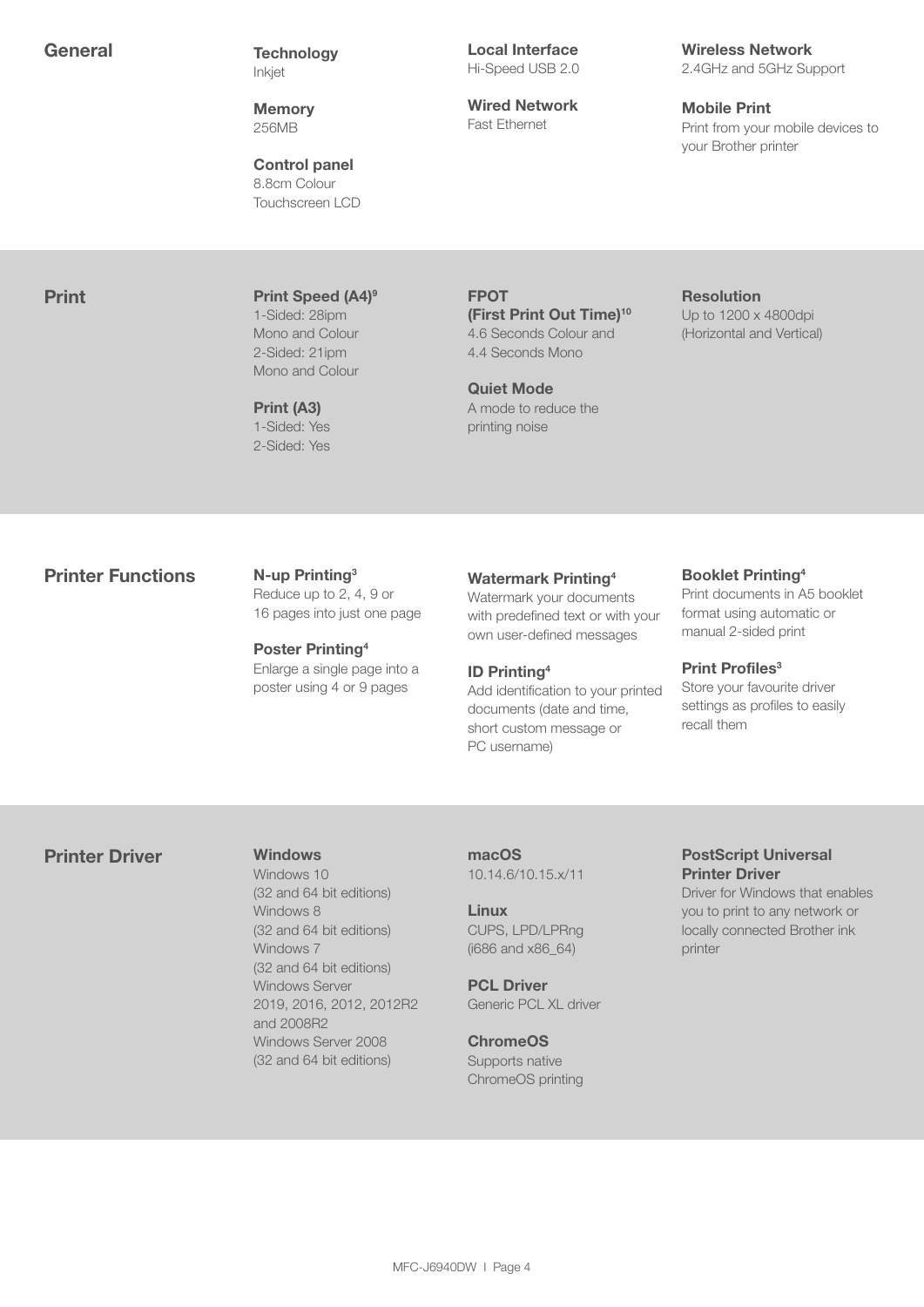### Paper Handling Paper Input<sup>2</sup>

Standard Tray 250 Sheets

Lower Trays 250 Sheets

Multi Purpose Tray 100 Sheets

Automatic Document Feeder (ADF) 50 Sheets

Paper Output<sup>2</sup> 100 Sheets A4 | 50 Sheets A3

#### Envelope Printing

Yes from multi purpose tray and standard tray

Media Sizes Standard Tray

A4, LTR, EXE, A3, LGR, LGL, Folio, A5, A6, Photo (10 x 15cm), Indexcard (13 x 20cm), Photo-L (9 x 13cm), Photo-2L (13 x 18cm), Com-10, DL Envelope, Monarch, C5, Mexico Legal, India Legal

#### Lower Trays

A4, LTR, A3, LGR, LGL, Folio, Mexico Legal, India Legal

#### Multi Purpose Tray

A4, LTR, EXE, A3, LGR, LGL, Folio, A5, A6, Photo (10 x 15cm), Indexcard (13 x 20cm), Photo-L (9 x 13cm), Photo-2L (13 x 18cm), Com-10, DL Envelope, Monarch, C5, Mexico Legal, India Legal, Long paper (max length: 1200mm)

#### ADF

Width: 105 to 297.0 mm, Length: 148 to 431.8 mm

#### Scanner Glass

Width: up to 297.0 mm Length: up to 431.8 mm

#### Auto 2-Sided

A4, LTR, A3, LGR, LGL, Folio, Mexico Legal, India Legal, EXE, A5

#### Media Type and Weights Standard Tray

Plain, Inkjet, Glossy, Recycled 64-220g/m2

#### Lower Trays

Plain, Recycled 64-120g/m2

#### Multi Purpose Tray

Plain, Inkjet, Glossy, Recycled 64-220g/m<sup>2</sup> (260g/m<sup>2</sup> with Brother BP71 glossy paper only)

#### ADF

Plain and Recycled paper 64-120g/m2

#### Auto 2-Sided

Plain, Recycled 64-120g/m2

# Mobile and Web **Connectivity**

#### Brother Mobile Connect<sup>5</sup> (Android)

Print from, scan to, send faxes, preview received faxes, preview copies and check the machine status from an Android device

#### Brother Mobile Connect<sup>5</sup> (iPad / iPhone)

Print from, scan to, send faxes, preview received faxes, preview copies and check the machine status from an iPad / iPhone

#### Apple AirPrint

Print from and scan to most common file types from any AirPrint enabled application

#### Brother Print Service Plugin<sup>5</sup>

Print from an Android devices without a dedicated App.

#### Mopria™ 5

Print most common file types from Mopria™ supported Android devices

#### Brother Apps<sup>8</sup>

Print creative center, Scan to Mobile, Scan to Searchable PDF, Enlarge Text Copy, Fax forward to Cloud/E-mail, Scan to PowerPoint, Scan to Excel, Scan to Word, Easy scan to E-mail

#### Web Connect<sup>8</sup>

Print from and scan to without using a PC on Box, Dropbox, Evernote, OneDrive, Google Drive<sup>™</sup> OneNote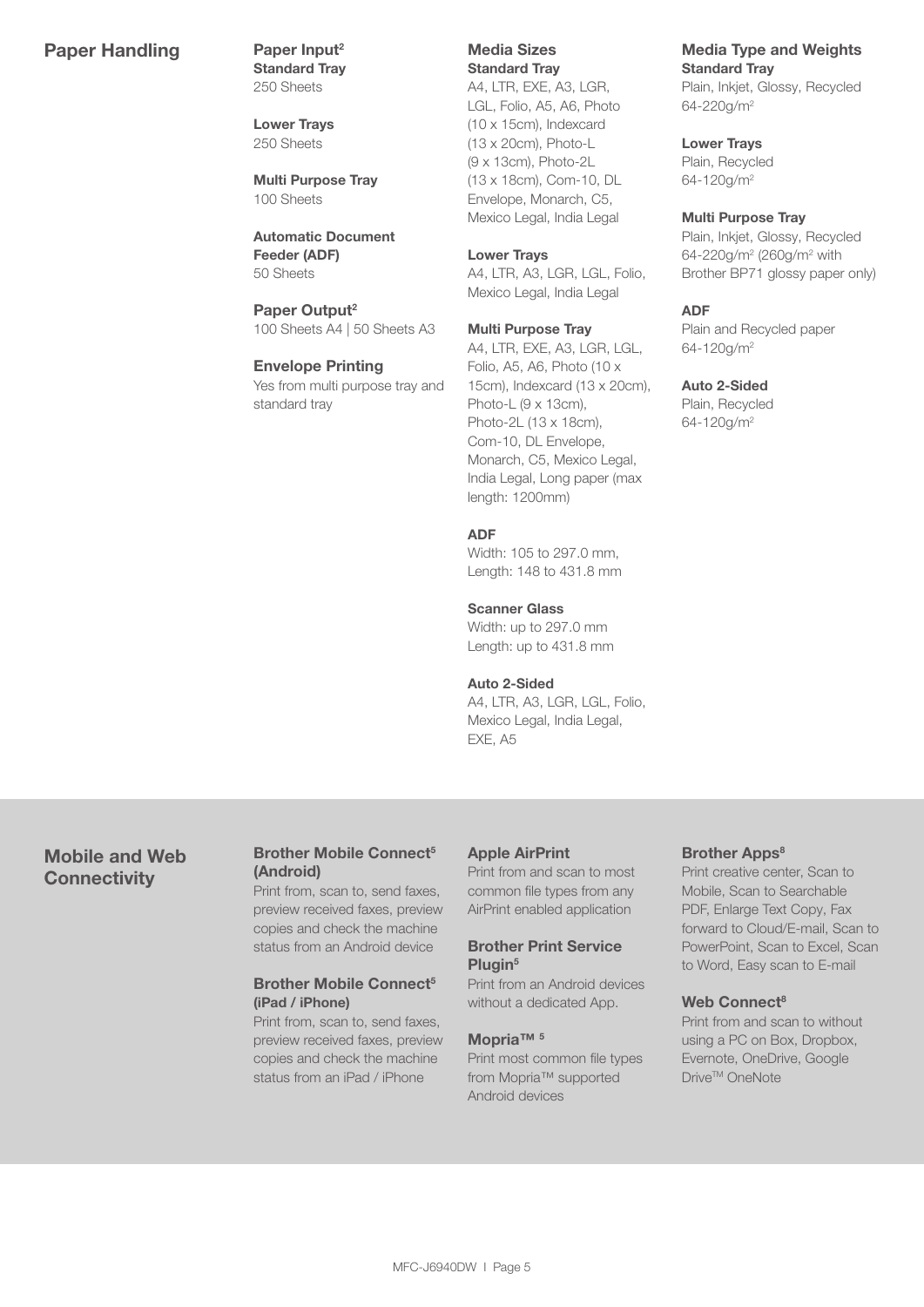### Copy Copy Speed (A4)<sup>11</sup>

1-Sided: 25ipm Mono and 16ipm Colour 2-Sided: 18ipm Mono and 13ipm Colour

#### Copy (A3) 1-Sided: Yes 2-Sided: Yes

#### **FCOT**

(First Copy Out Time)11 5.0 seconds Mono and 6.0 seconds Colour

# Resolution

Up to 600 x 600dpi

### Multi-Copying/Stack/Sort

Makes up to 999 copies of each page / Stacks or Sorts

#### Enlargement/Reduction Ratio

Reduce or Increase document sizes from 25% to 400% in 1% increments

#### N in 1 Copying

Allows the user to compress 2 or 4 pages on to a single A4 sheet

#### 2 in 1 ID Copying

Allows the user to copy both sides of an ID card to a single A4 sheet

#### Grey Scale

256 shades of grey (8 bit for each colour)

#### Enlarge Text Copy<sup>8</sup>

Makes reading copied documents easier if the size of the text on the original document is small

Scan Scanner Type Dual CIS (Contact Image Sensor)

> Colour and Mono **Scanning** Yes

Scan Speed (A4)<sup>12</sup> 1-Sided: 25ipm Mono and Colour 2-Sided: 36ipm Mono and Colour

Scan Speed (A3)<sup>12</sup> 1-Sided: 13ipm Mono and Colour 2-Sided: 17ipm Mono and Colour

Scan Resolution from ADF 600 x 600dpi (mono) 300 x 600dpi (colour)

Scan Resolution from Scanner Glass 1200 x 2400dpi (mono) 1200 x 1200dpi (colour)

#### Interpolated Scan Resolution Up to 19200 x 19200dpi

Colour Depth 48 bit colour Processing (Input) 24 bit colour Processing (Output)

# Grey Scale

16 bit colour Processing (Input) 8 bit colour Processing (Output)

Scanner **Functions**  Scan to E-mail Scan and share documents via e-mail server

#### Scan to OCR Scan documents directly into your word processing application for instant editing

Scan to Image Scan into your preffered image editing software

Scan to File Scan to a file on your computer Scan to Network Folder4 Scan documents to a nominated folder on your network without using a Windows PC

Scan to FTP Scan documents directly to a FTP server

Scan Profile3 Create up to 5 preset network, FTP profiles for an easy way to store multiple scan settings

# Scan To Microsoft Office

Scan to Word (.docx), PowerPoint (.pptx), Excel (.xlsx) for Microsoft Office

Scan to SharePoint4 Scan documents directly into SharePoint (On-premise)

Scan to Searchable PDF7 Scan documents to searchable PDF files

Auto Deskew3 Yes

Base Colour Removal3 Yes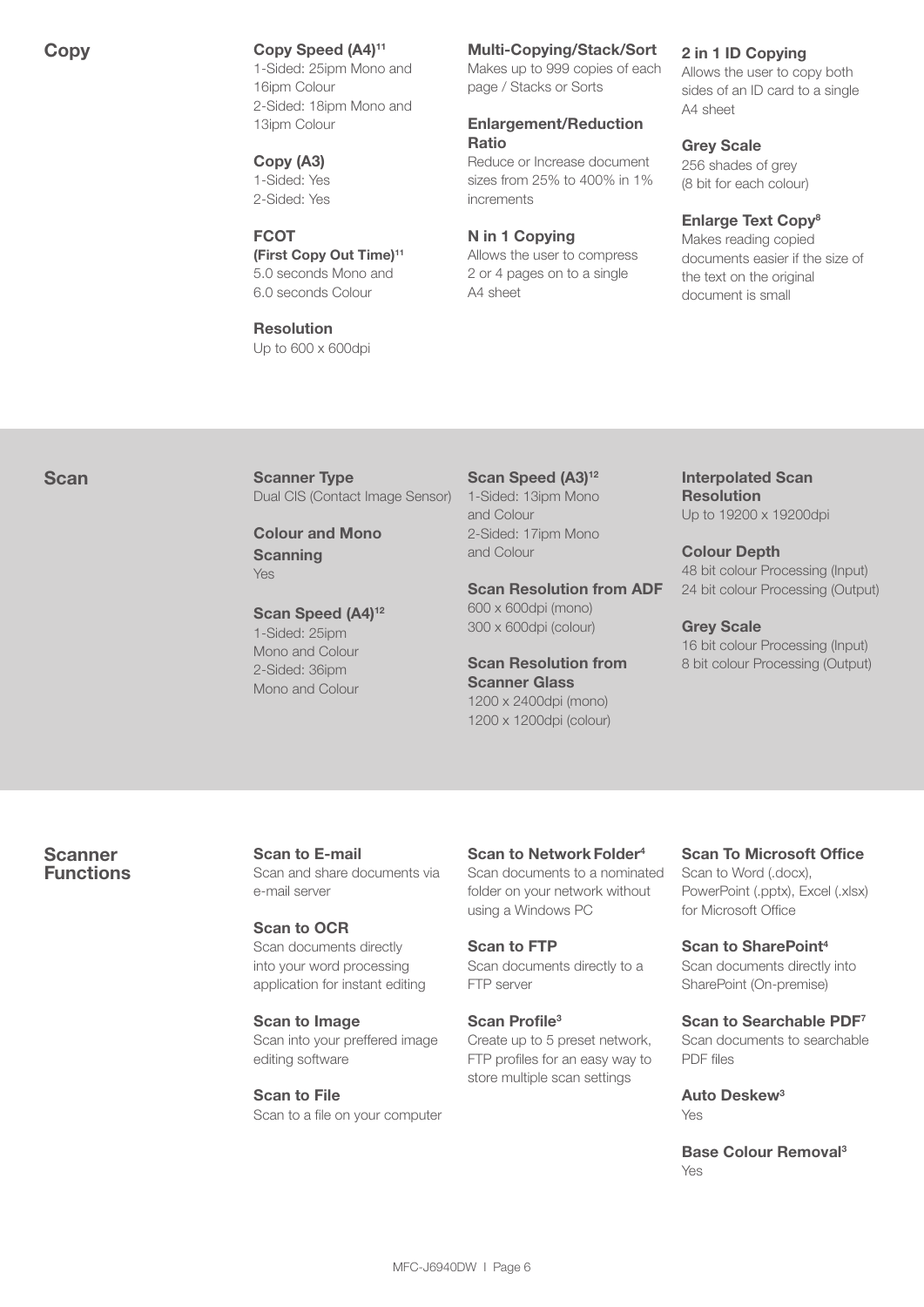TWAIN and WIA Windows 10 (32 and 64 bit editions) Windows 8.1 (32 and 64 bit editions) Windows 7 (32 and 64 bit editions) Windows Server 2008 R2/2012/2012 R2/2016/2019 (64 bit editions)

Linux5 SANE (32 and 64 bit editions)

# Fax Fax Modem

33600bps (Super G3)

# PC-Fax Send<sup>3&8</sup> and Receive<sup>4&8</sup>

Send and Receive faxes directly from your PC

#### Memory Transmission

Up to 150 pages (ITU-T Test Chart, Standard Resolution, JBIG)

#### Out of Paper Reception

Up to 150 pages (ITU-T Test Chart, Standard Resolution, JBIG)

#### Distinctive Ring Detection (UK and Denmark only)

An external service that allows two or more telephone numbers shared on a single fixed line and use different ring tones

#### Error Correction Mode (ECM)

Detect line errors during fax transmission and resend the page(s) of the document that had an error (recipient machines must share this feature for it to work)

#### Auto Reduction

When receiving a single page document longer than A4 (297mm) the fax machine will automatically reduce the message to fit onto a single A4 sheet

#### **Broadcasting**

Send the same fax message up to 250 locations

#### Grey Scale

256 shades (8 bit) of grey are available for faxing

### Fleet Management Tools

Unattended Installer4 Ability to centrally deploy and customise our drivers and software

#### MSI Installer<sup>4</sup>

Modular installers that can be distributed through On-premise Active Directory®

BRAdmin<sup>4&5</sup> LAN/WAN management software

#### Embedded Web Server

Web based print management software embedded onto the device

#### Driver Deployment Wizard<sup>4&5</sup>

Easily create print drivers for hassle free deployment over your network

#### Software **Brother iPrint&Scan** Desktop<sup>3&5</sup>

Print from, scan to, send faxes, preview received faxes, preview copies and check the machine status from Windows or macOS PC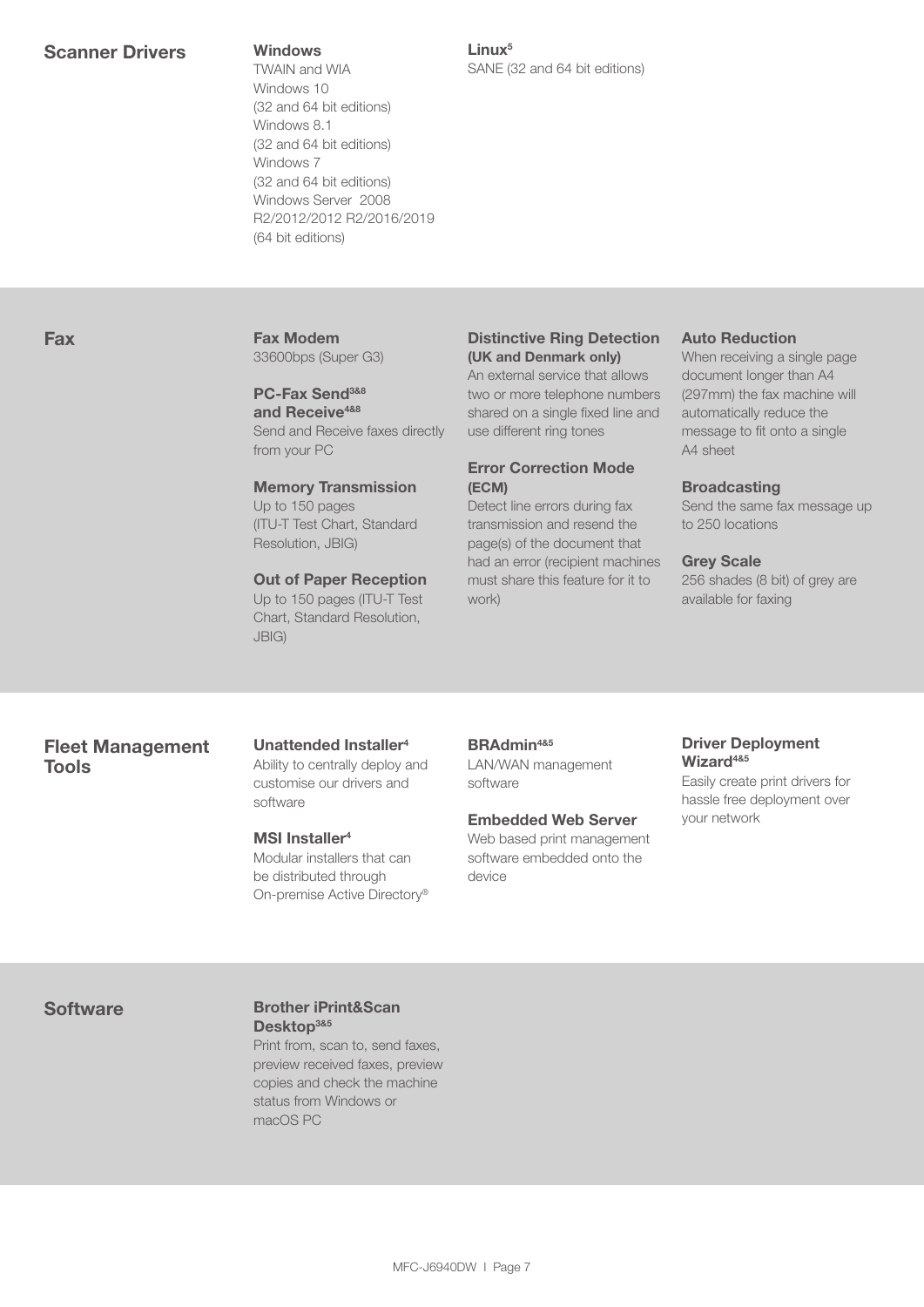# Security and Network

#### Wired Network

10Base-T/100Base-TX

#### Wired Network Security

APOP, SMTP-AUTH, SSL/TLS (IPPS, HTTPS, FTPS, SMTP, POP3, IMAP4), SNMP v3 802.1x (EAP-MD5, EAP-FAST, PEAP, EAP-TLS, EAP-TTLS), Kerberos, IPsec

#### Wireless Network

2.4GHz: IEEE 802.11 b/g/n (Infrastructure Mode) IEEE 802.11 g/n (Wi-Fi Direct)

5GHz: IEEE 802.11 a/n (Infrastructure Mode) IEEE 802.11 a/n (Wi-Fi Direct)

#### Wireless Network Security

WEP 64/128 bit, WPA-PSK (TKIP/AES), WPA2-PSK (TKIP/ AES), WPA3-SAE (AES) \*Wi-Fi Direct supports WPA2-PSK (AES) only. APOP, SMTP-AUTH, SSL/TLS (IPPS, HTTPS, FTPS, SMTP, POP3, IMAP4), SNMP v3, 802.1x (EAP-FAST, PEAP, EAP-TLS, EAP-TTLS), Kerberos, IPsec

#### Wi-Fi Direct™

Print wirelessly without having to go through a wireless access point (both automatic and manual methods supported)

#### Wireless Setup Support

Wi-Fi Protected Setup (WPS)

#### Wireless Applications Vertical Pairing

#### IPv4

ARP, RARP, BOOTP, DHCP, APIPA(Auto IP), WINS/NetBIOS name resolution, DNS Resolver, mDNS, LLMNR responder, LPR/LPD, Custom Raw Port/ Port9100, IPP, FTP Client ,FTP Server, SNMPv1/v2c/v3, TFTP server, POP3/IMAP4/SMTP Client, ICMP, Web Services (Print/Scan), CIFS Client, SNTP Client, LDAP, HTTP Server

#### IPv6

NDP, RA, mDNS, LLMNR Responder, DNS Resolver, LPR/LPD, Custom Raw Port/ Port9100, IPP, FTP Client, FTP Server, SNMPv1/v2c/v3, TFTP server, Web Services (Print/ Scan), POP3/IMAP4, SMTP Client, CIFS Client, SNTP Client, LDAP, ICMPv6, HTTP Server

#### IP Filter

Restrict which network users can or cannot access the device over the network (IPv4 only)

#### E-mail Notifications

Automatically have the device send e-mail alerts when it requires attention, such as when the ink is low or needs replacing

#### E-mail Reports

Receive usage reports on a regular basis via e-mail

#### Secure Function Lock 3.0

Restrict access to individual or groups of users over a network. Can be used with PC User Login Names for up to 100 users

### Near-Field **Communications** (NFC)

#### Integrated NFC Reader Print directly from your compatible Android mobile device over NFC

# Supplies and Accessories

### Standard Yield Cartridges<sup>1</sup>

LC422BK - 550 pages LC422C - 550 pages LC422M - 550 pages LC422Y - 550 pages

#### High Yield Cartridges<sup>1</sup>

LC422XLBK - 3000 pages LC422XLC - 1500 pages LC422XLM - 1500 pages LC422XLY - 1500 pages

Note: Product is shipped with LC422 cartridges<sup>13</sup>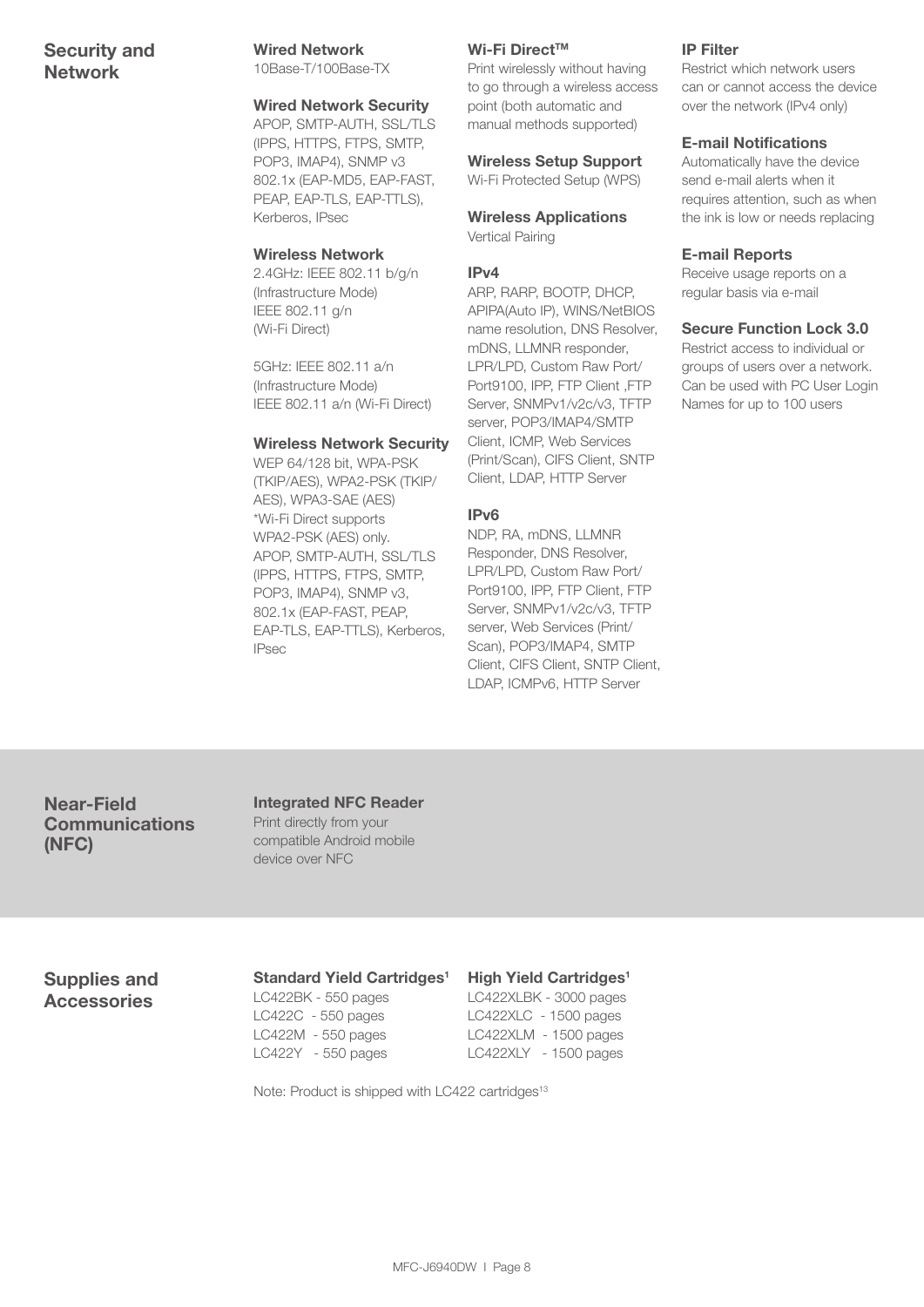### Address Book LDAP

The ability to connect to an external LDAP enabled address book, like Microsoft Exchange

**Dimensions** and Weights With Carton (WxDxH) 681 x 561 x 493mm - 26.6kg

Without Carton (WxDxH) 576 x 477 x 375mm - 23.4kg

Duty Cycle Recommended Monthly<sup>6</sup> 250 to 2500 pages monthly print volume

#### **Environment** Power Consumption

Copying: Approx. 29W Ready: Approx. 5.5W Sleep: Approx. 0.9W Power Off: Approx 0.03W

Sound Pressure PC Printing (Colour/Mono): Approx. 50.0dB(A)

Sound Power Mono: 6.54B(A) Colour: 6.54B(A)

**TEC Value** 0.17 kWh/week

Ink Save Mode This reduces the ink usage and helps to reduce the total cost of printer ownership

Blue Angel Yes

Nordic Swan Yes

GS Mark Yes